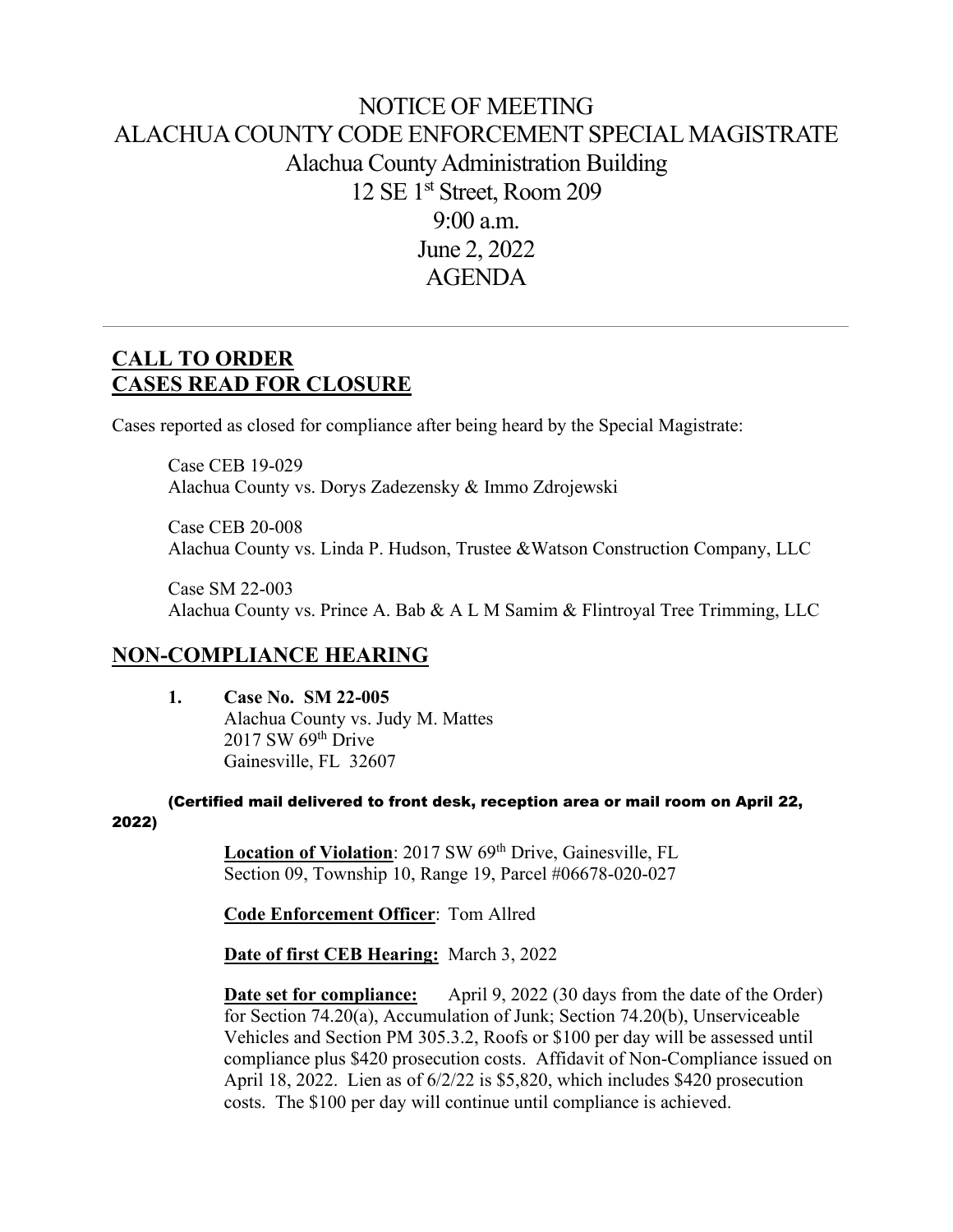### **NEW BUSINESS**

**2. Case No. SM 22-026**  Alachua County vs. Charles T. Somers & Charles C. Somers & Gay K. Somers 134 Lake Shore Drive #1116 North Palm Beach, FL 33408

#### **(Certified mail received by unreadable name on April 23, 2022.)**

 **Location of Violation:** 21919 SE 201st Terrace, Hawthorne, FL Section 16, Township 12, Range 22, Parcel #20276-000-000

**Violations:** Section 74.29, Alachua County Code, Prohibited (Hazardous Lands/Dangerous Structures)

**Code Enforcement Officer**: Christopher Barnes

**3. Case No. SM 22-022**  Alachua County vs. Richard Kirk Wilkerson Life Estate 12902 NE 1st Place Gainesville, FL 32641

#### **(Certified mail received by Richard K. Wilkerson on April 26, 2022.)**

Location of Violation: 12902 NE 1<sup>st</sup> Place, Gainesville, FL Section 02, Township 10, Range 21, Parcel #17802-001-001

**Violations:** Section 74.20(a), Alachua County Code, Accumulation of Junk and Section 74.20(b), Alachua County Code, Unserviceable Vehicles

**Code Enforcement Officer**: Thomas Allred

 **4. Case No. SM 22-023** 

Alachua County vs. Victor Sanchez-Vargas and Yanaira Sanchez 9634 SW Archer Road Gainesville, FL 32608

#### **(Certified mail received by Angel Sanchez on April 22, 2022.)**

 **Location of Violation:** 9634 SW Archer Road, Gainesville, FL Section 31, Township 10, Range 19, Parcel #07082-000-000

**Violations:** Section 74.20(a), Alachua County Code, Accumulation of Junk and Section 74.20(b), Alachua County Code, Unserviceable Vehicles **Code Enforcement Officer**: Thomas Allred